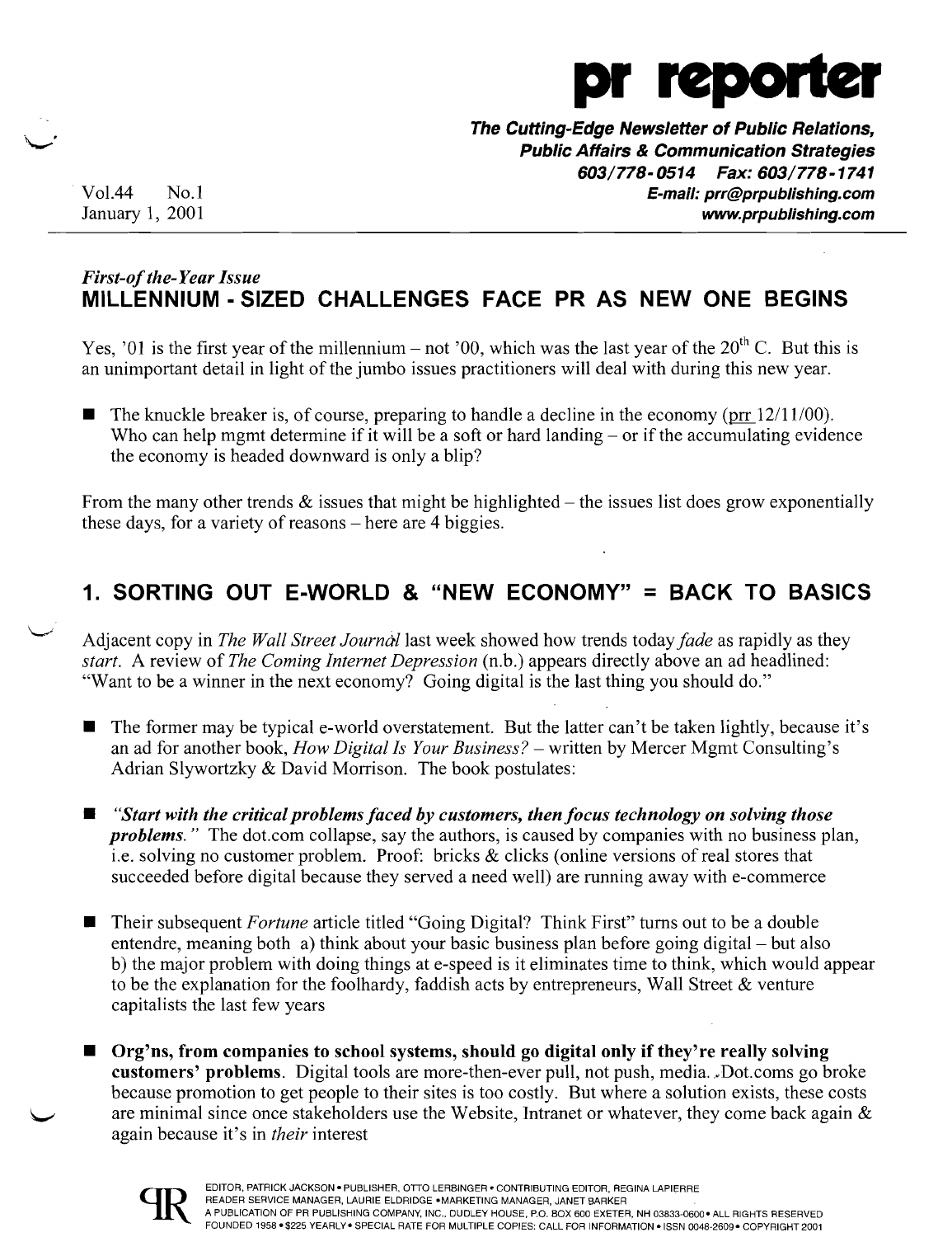$\overline{\phantom{0}}$ 

- $\blacksquare$  Makes sense & demonstrates why doing anything because it's "the thing to do" or "everybody's doing it" is nonsense. Worrying about "real time" in a vacuum can defy common sense (note how often that word appears in this sentence ... for good reason)
- $\blacksquare$  Authors' rule: Don't go digital until you're ready

**THE OUTLOOK NOW** Last year at this time the vaunted e-conomy was to change everything. Does this twist hold meaning for pr's use of hi-tech tools as well as for the economy & individual org'ns? Council of PR Firms' study, out 2 weeks ago, says no – Net will double size of profession ... by 2003. Granted, study was being done before economy trended downward  $-\&$  by one of the firms that was hyping it before.

- $\blacksquare$  But even if only those digital tools that make sense survive, there would appear to be growth here for  $pr$  – tho maybe not to the extent or date the above study reports
- $\blacksquare$  The pace may slow, but by all means don't fall off the wagon (More from www.imtstrategies.com/presentations/PRwhitepaper3.pdf)

## - HOW BROADLY BOOKS NOW DELIVER MESSAGES & VIEWPOINTS

*How Digital Is Your Business?* is published by Crown, but also available as an e-book & as a Random House AudioBook. More info & downloading of excerpts from www.howdigitalisyourbusiness.com. And – it spawned a series of articles in *Fortune*, *The Standard* & other media, plus book reviews. Mercer is, of course, using it in its consulting practice as well. Handled this way, books have become even more powerful tools; instead of destroying books, the e-world has added to their reach with print, audio, ebook, Web excerpts, articles, reviews (& the last 2 are also on the Web as well as in print).

# 2. GOOD Ol' RADIO MAY BECOME AN IMPORTANT PR TOOL AGAIN

Prediction: local stations will revert to news  $\&$  talk, especially the opinion-leader reaching NPR affiliates, as the only way to differentiate themselves - because of 2 imminent triggering events:

- 1. Launch of 2 national radio channels, XM & Sirius, this month. These are *national* channels, broadcast via satellite. Each will have 100 stations, expected to be half music, half talk formats. Sound will be digital quality (think CDs). You'll need a special radio or adapter to get them at first, & they may be by subscription initially  $(\$10/mo)$  – but once tuned in you can drive from Eastport, Maine to San Diego, from Seattle to Miami without moving the dial or any interference or fading
- 2. Launch of low power super-local FM stations. The first 255 licenses were granted in 20 states last month & will become operable within weeks. Those in the other 30 states will be granted early this year. Covering only about 3-1/2 miles of territory, they are being awarded basically to public interest organizations, churches, universities, schools & the like

IMPLICATIONS FOR RADIO Whatever music format local radio uses - there are few talk radio stations left  $-$  it will be available with multiple

choices on national radio. Even specialty formats like Spanish language will have maybe 20 choices.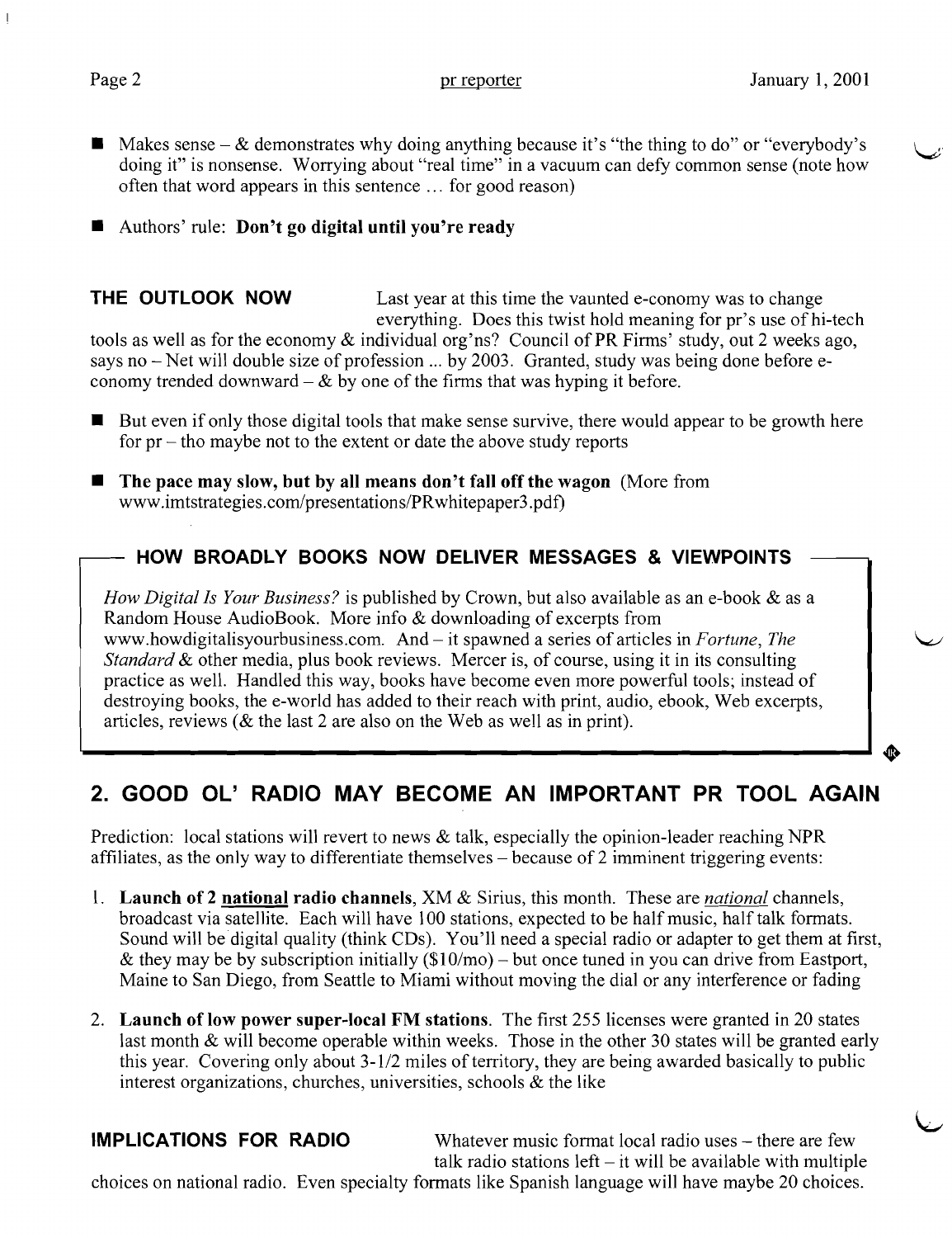The classical music/jazz/folk backbone of public radio will have dozens of national competitors.

But a station that switches to covering local news, offering once-popular local talk shows  $\&$ featuring local talent can probably prosper by "putting Jones County on the air."

**There are issues.** Will all national ads go to national stations? FCC estimates 18% of radio ad dollars now are national. Whether or not national ads are lost, can local ad revenue cover the cost of news operations? It's far more costly than flipping discs – but talk  $\&$  call-in shows aren't much more expensive than disc jockey shows. Will low-power specialty stations draw off enough listeners to destroy regular local stations? (That's why the broadcasting industry forced Congress 2 weeks ago to severely cut the number of local licenses FCC originally planned). Will more than a handful listen to low-power radio? Indeed, will enough tune in or subscribe to national stations to make them viable?

### ■ One thing's certain: There will now be AM ... FM ... XM ...& Sirius all after the nation's **ear. And don't forget Internet radio, which is moving from simply carrying existing stations to real stations with their own programming**

**IMPLICATIONS FOR PR** Radio will now be a medium of supertargeted, segmented stations, not just by geographic area but *within* geographic areas. Like magazines  $\&$  cable tv, there'll be a specialty outlet for every interest – locally  $\&$  nationally.

- 1. This will be a **huge new outreach opportunity** for practitioners, like the old days when radio placements were important
- 2. The audience will be **pre-selected for targeting**
- 3. **The need for content will be immense.** Stations will embrace pr pros who can provide balanced, objective material & not over-hype their client/employer

One media irony: Despite their fragmented & badly declined readership, newspapers are now the major "mass media". The exception is a few occasional network or syndicated tv events, but placements there are rarely available - well, a few "product display" opportunities, maybe.

**This is no fly-by-night.** Both XM & Sirius are \$billion investments to date with very large broadcasting facilities ready to go, e.g. XM has 80 studios. XM's investors include DirecTV, GM & Clear Channel; with Hughes providing the satellites. All car brands have agreed to build in receivers. (For info on how the systems work  $\&$  much more, call or email prr so we can supply specific interests from our data file on the subject)  $\bullet$ <br>from our data file on the subject)

# **3. MINORITY & INCLUSIVITY ISSUES BACK WITH A VENGEANCE**

US has made real gains – but a new generation that did not experience the civil rights  $\&$  women's rights struggles is demanding instant gratification. Since this is a posture US society strongly imparts to its young, the situation should not be unexpected. Some of the events that suggest these issues will be big:

1. **Workplace lawsuits** simultaneously against 4 major Atlanta companies - Coke, Georgia Power, Lockheed Martin & Home Depot – with participation by big name attorneys  $\&$  request for class action status, appear to be part of a concerted effort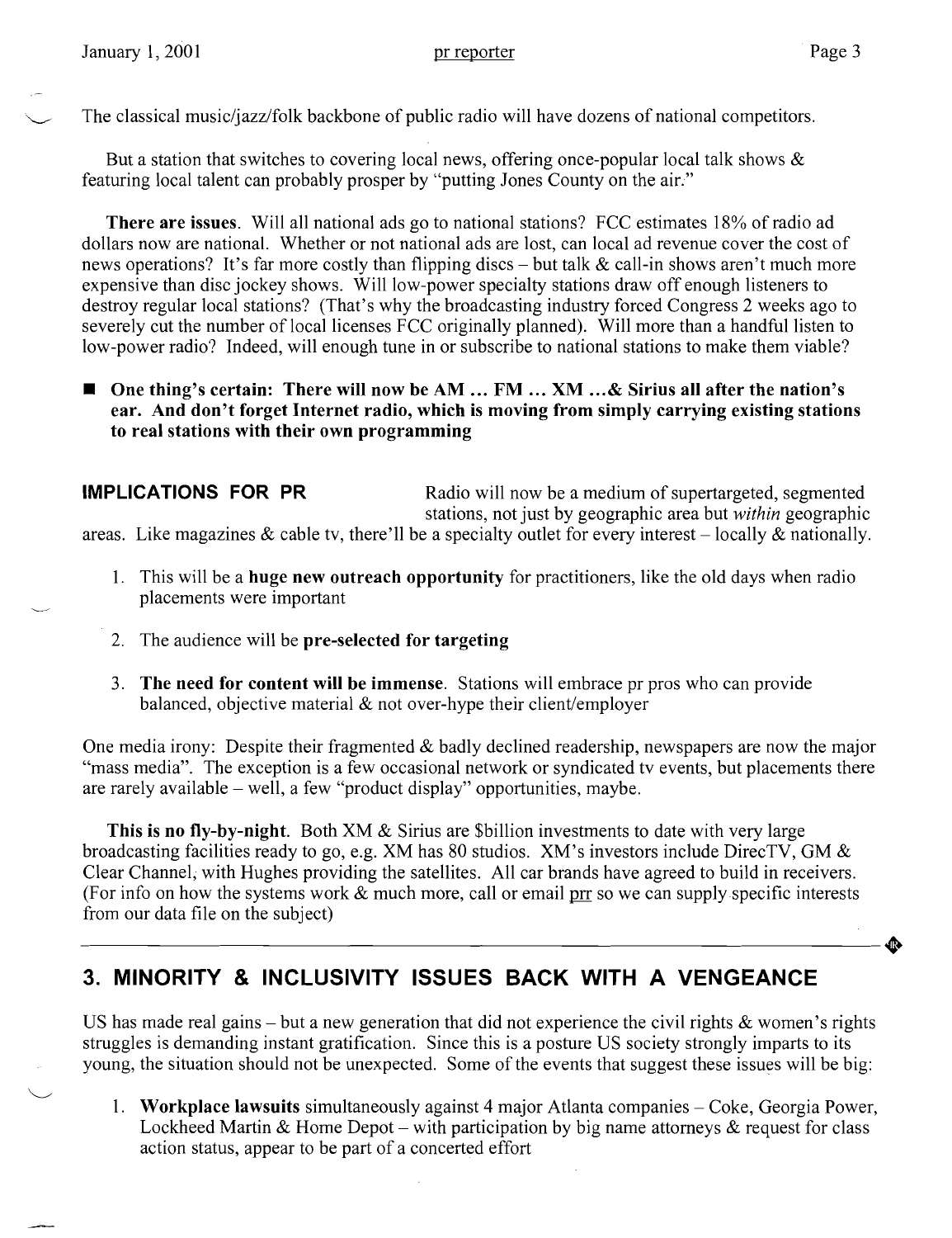- 2. Similar suits elsewhere including one against Kodak, which is significant since the company was the defendant in the first major action of this type decades ago & seemed to be a leader in policies of inclusivity. A court in the Burger King case decided against plaintiffs - but that probably only increases bad feelings & perceptions of unfair treatment, whether actual or not
- 3. Mitsubishi's celebrated sexual harassment issue, supposedly resolved, is getting media coverage again suggesting the company didn't adequately follow thru - or maybe take the incident seriously enough. Could explode once more, stimulating cases elsewhere
- 4. State flag issue that beset S.C. is starting in Mississippi. Methodist, Catholic & Episcopal leaders are calling for a new flag that omits the Confederate battle emblem, which they feel is racist. Others see it as simply Southern heritage
- 5. Pres-elect Bush's almost total rejection by African Americans (90% voted for his opponent) & loss to Gore among women & Hispanics (excepting Miami area's anti-Cuban faction). Naming 2 blacks, a women & an Hispanic as his first cabinet choices is seen so far as too obvious a ploy by leaders of these groups. His performance may be critical to holding inclusivity issues in balance
- 6. Harvard law professor's proposed suit for \$trillions to compensate for slavery, due to be filed this year if plans mature, can only enflame the issue however right its justification mayor may not be
- 7. War on Drugs, harsh prison sentences, death sentences, profiling for motor vehicle stops by police all seem aimed at minorities, particularly blacks. Arab Americans are reportedly subject to airport search or detention far more than other travelers. Such items are daily news & passions are rising  $-$  not just among minorities but civil libertarians  $\&$  fair-minded citizens, as letters-to-the-editor, lawsuits & statements of outrage demonstrate
- 8. Immigration will "enflame passions & become a major polarizing political force" predicts *The Trends Journal.* Ironically, this contrasts with rising anti-Americanism abroad due to American culture's "emphasis on violence, mindless consumption, fake sex & real stupidity" which are viewed as "numbing & dangerous"

Open question: will Hispanics/Latinos/Chicanos join in this year? Without a successor to Cesar Chavez, there have been no visible issue-raisers  $-$  to date.

**PR HAS AN ETHICAL** Coke's settlement for \$200 million, on the heels of **& VERY PRACTICAL ROLE** Texaco's earlier costly case, should make the CFO an ally, even if others in sr mgmt are focused elsewhere. Evidence

in the cited case  $\&$  others shows many execs assume inclusivity issues were resolved long ago – particularly since most org'ns have policies in place. Practitioners will do themselves  $\&$  their org'ns a huge service by making the time to:

1. **Carefully review the policies** – or better yet, get a reliable, experienced, independent outside source to conduct a review. Equal employment, hr & other concerned offices should be involved, of course, but it is reputation  $\&$  public relations that get battered when cases arise. PR has an obligation to take the lead here, as well as a self-interest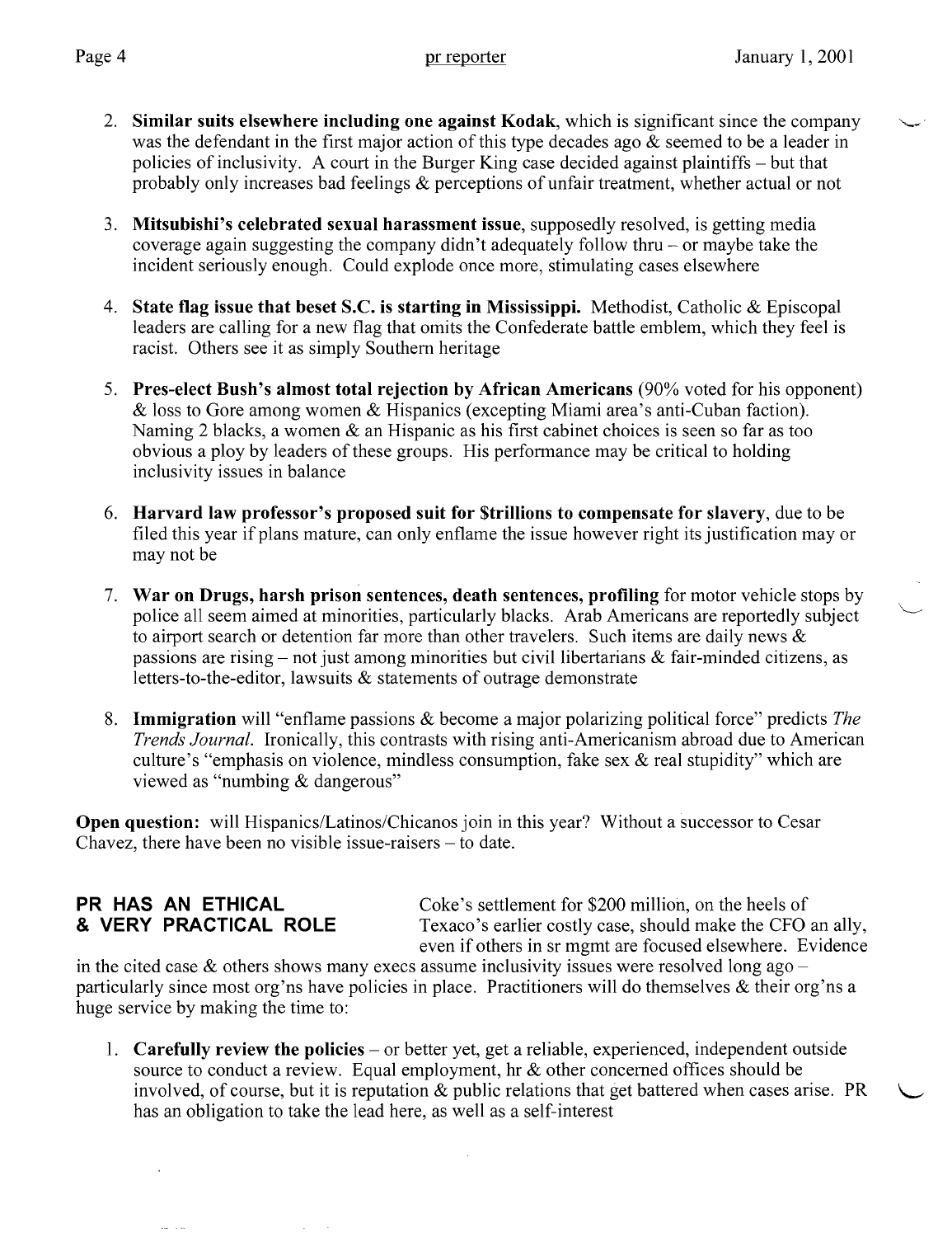- \~ 2. **Inject yourself into whatever unit is assigned to monitor policies**  usually hr or EEOC to be sure managers & employees are walking the talk. Nearly always the reputation-damaging issues appear because mgmt got overconfident or slipshod. These are New Century issues, not left behind in the 60s. When they hit, they hurt
- 3. **Be sure communication, sensitizing & training in showing respect & dignity** to all are not only in place, but fresh  $\&$  effective. This is a customer, vendor  $\&$  supplier and community issue as well as a workplace one
- 4. Remember, inclusivity is more an opportunity than a problem!

# **4. ENVIRONMENT IS A LIVE ISSUE, BUT WITH NEW PERSPECTIVES**

Not a big topic in the elections - but mentioned, even hotly on occasion, by the major candidates. And remember the 3 million that voted for Nader's Green party. One of Pres Clinton's final decrees will be to make vast acreages of national forests roadless. One of the first of Pres-elect Bush's initiatives may be to attempt opening the Arctic wildlife preserve to drilling.

- **•** Symbol: head of TVA, US' largest electric utility, predicts combination of deregulation of electric industry with resultant power shortages, price rises in both natural gas  $\&$  oil,  $\&$  clean air requirements may revive *nuclear power* - once the most emotional issue of the era
- **Augury**: EPA has begun filing suits against *colleges & universities* for pollution discharges or mishandling of toxic substances. Agency is also, after years of discussion, promulgating rules to require power plants to control release of mercury by 2004
- Global climate change (industry's semantics) or global warming (public's phrase) could be the new mantra  $-\&$  even the oil industry is divided on this one. BP's stakeholder-friendly approach is to advertise that its initials stand for Beyond Petroleum. Others in Big Oil want to avoid the subject

رب

**WHERE THE PUBLIC STANDS** Wirthlin Worldwide's tracking study finds "2/3rds" of Americans surveyed feel that environmental

standards cannot be too high & continuing improvements must be made, regardless of cost."

- 1. Water  $\&$  air pollution remain atop the list of public concerns
- 2. Hormone disrupting chemicals  $\&$  global warming are the fastest rising topics

Another issue that didn't go away with the 70s. (More from www.wirthlin.com/publicns/library.htm)

# **OTHER TRENDS PRACTITIONERS SHOULD BE AWARE OF**

## **THE MOST COMMUNICATED TOPIC EVER SHOWS HOW INEFFECTIVE WE ARE**

AIDS has been described as such. It's part of comic strips  $\&$  sitcoms, safe sex is taught in schools etc etc etc. Is this info transfer working? Consider these data, showing adults & children living with AIDS/HIV at end of '00 - & percent increase *in the last year:*